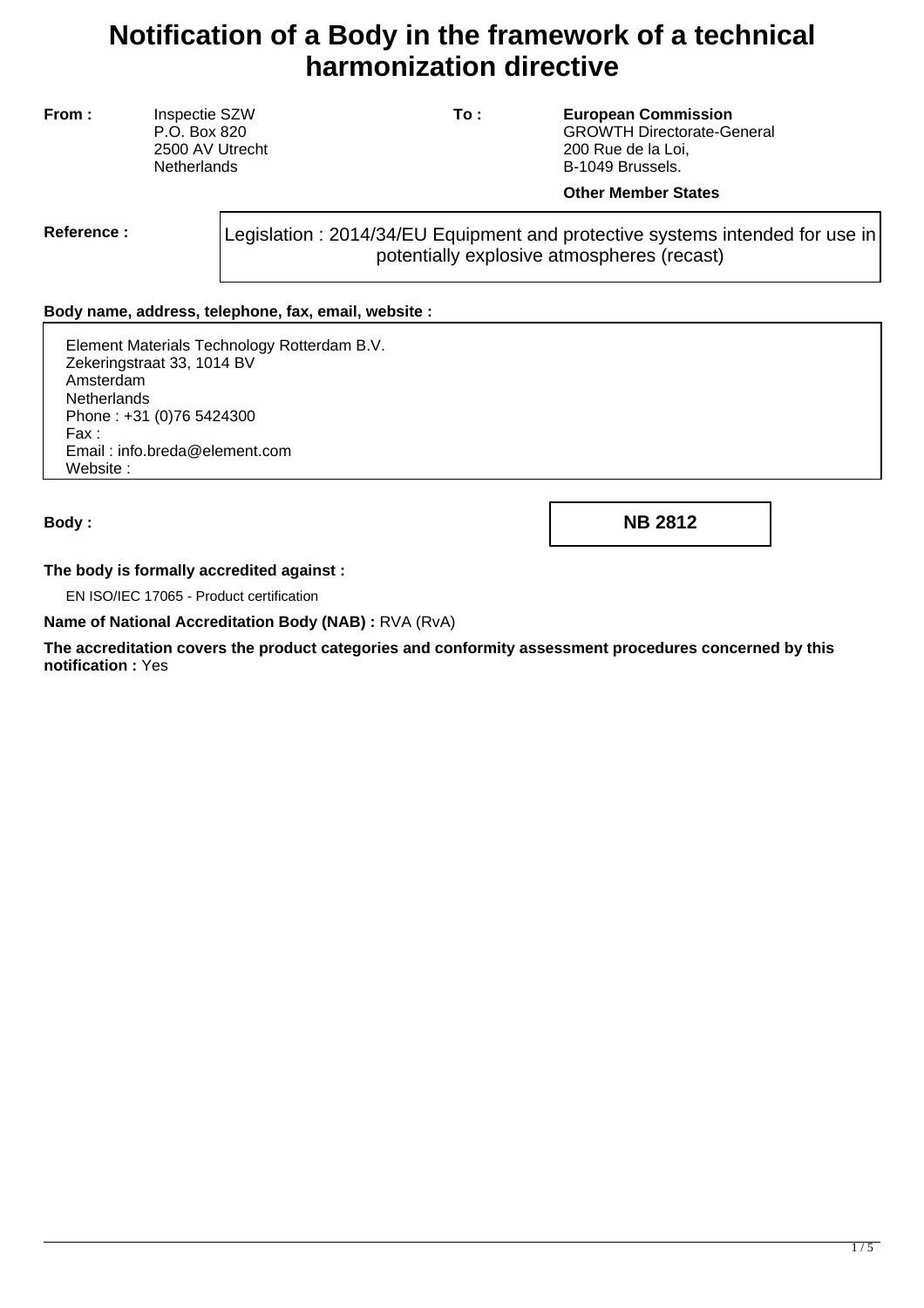# **Tasks performed by the Body :**

**Last approval date :** 02/08/2019

| Product family, product /Intended use/Product range  | <b>Procedure/Modules</b>                                                                                                        | Annexes or articles of the<br>directives |
|------------------------------------------------------|---------------------------------------------------------------------------------------------------------------------------------|------------------------------------------|
| Group I electrical:                                  | EU-type examination (Module B)                                                                                                  | Annex III                                |
| - - Category M1 equipment                            | Conformity to type based on quality Annex IV<br>assurance of the production<br>process (Module D)                               | Annex V                                  |
|                                                      | Conformity to type based on<br>product verification (Module F)                                                                  | Annex IX                                 |
|                                                      | Conformity based on unit<br>verification (Module G)                                                                             |                                          |
| Group I electrical:                                  | EU-type examination (Module B)                                                                                                  | Annex III                                |
| - - Category M2 equipment                            | Conformity to type based on<br>internal production control plus<br>supervised product testing (Module<br>C1)                    | Annex VI<br>Annex IX                     |
|                                                      | Conformity based on unit<br>verification (Module G)                                                                             |                                          |
| Group I electrical:                                  | EU-type examination (Module B)                                                                                                  | Annex III                                |
| - - Protective systems                               | Conformity to type based on<br>product verification (Module F)                                                                  | Annex V<br>Annex <sub>IX</sub>           |
|                                                      | Conformity based on unit<br>verification (Module G)                                                                             |                                          |
| Group I electrical:                                  | EU-type examination (Module B)                                                                                                  | Annex III                                |
| - - Components                                       | Conformity to type based on quality Annex IV<br>assurance of the production                                                     |                                          |
|                                                      | process (Module D)                                                                                                              | Annex V<br>Annex VI                      |
|                                                      | Conformity to type based on<br>product verification (Module F)                                                                  | Annex VII                                |
|                                                      | Conformity to type based on<br>internal production control plus<br>supervised product testing (Module<br>C1)                    | Annex IX                                 |
|                                                      | Conformity to type based on<br>product quality assurance (Module<br>E)                                                          |                                          |
|                                                      | Conformity based on unit<br>verification (Module G)                                                                             |                                          |
| Group I non-electrical:                              | EU-type examination (Module B)                                                                                                  | Annex III                                |
| - - Category M1 equipment                            | Conformity to type based on quality Annex IV<br>assurance of the production                                                     | Annex V                                  |
|                                                      | process (Module D)<br>Conformity to type based on<br>product verification (Module F)                                            | Annex IX                                 |
|                                                      | Conformity based on unit<br>verification (Module G)                                                                             |                                          |
| Group I non-electrical:<br>- - Category M2 equipment | <b>Internal Production Control</b><br>(Module A) and the communication<br>of the technical documentation as<br>Art. 13.1(b)(ii) | Annex VIII                               |
| Group I non-electrical:                              | EU-type examination (Module B)                                                                                                  | Annex III                                |
| - - Protective systems                               | Conformity to type based on<br>product verification (Module F)                                                                  | Annex V<br>Annex IX                      |
|                                                      | Conformity based on unit<br>verification (Module G)                                                                             |                                          |
| Group I non-electrical:                              | EU-type examination (Module B)                                                                                                  | Annex III                                |
| - - Components                                       | Conformity to type based on quality Annex IV<br>assurance of the production                                                     | Annex V                                  |
|                                                      | process (Module D)<br>Conformity to type based on                                                                               | Annex VI                                 |
|                                                      | product verification (Module F)                                                                                                 | Annex VII<br>Annex IX                    |
|                                                      | Conformity to type based on<br>internal production control plus<br>supervised product testing (Module<br>C1)                    |                                          |
|                                                      | Conformity to type based on<br>product quality assurance (Module<br>E)                                                          |                                          |
|                                                      | Conformity based on unit<br>verification (Module G)                                                                             |                                          |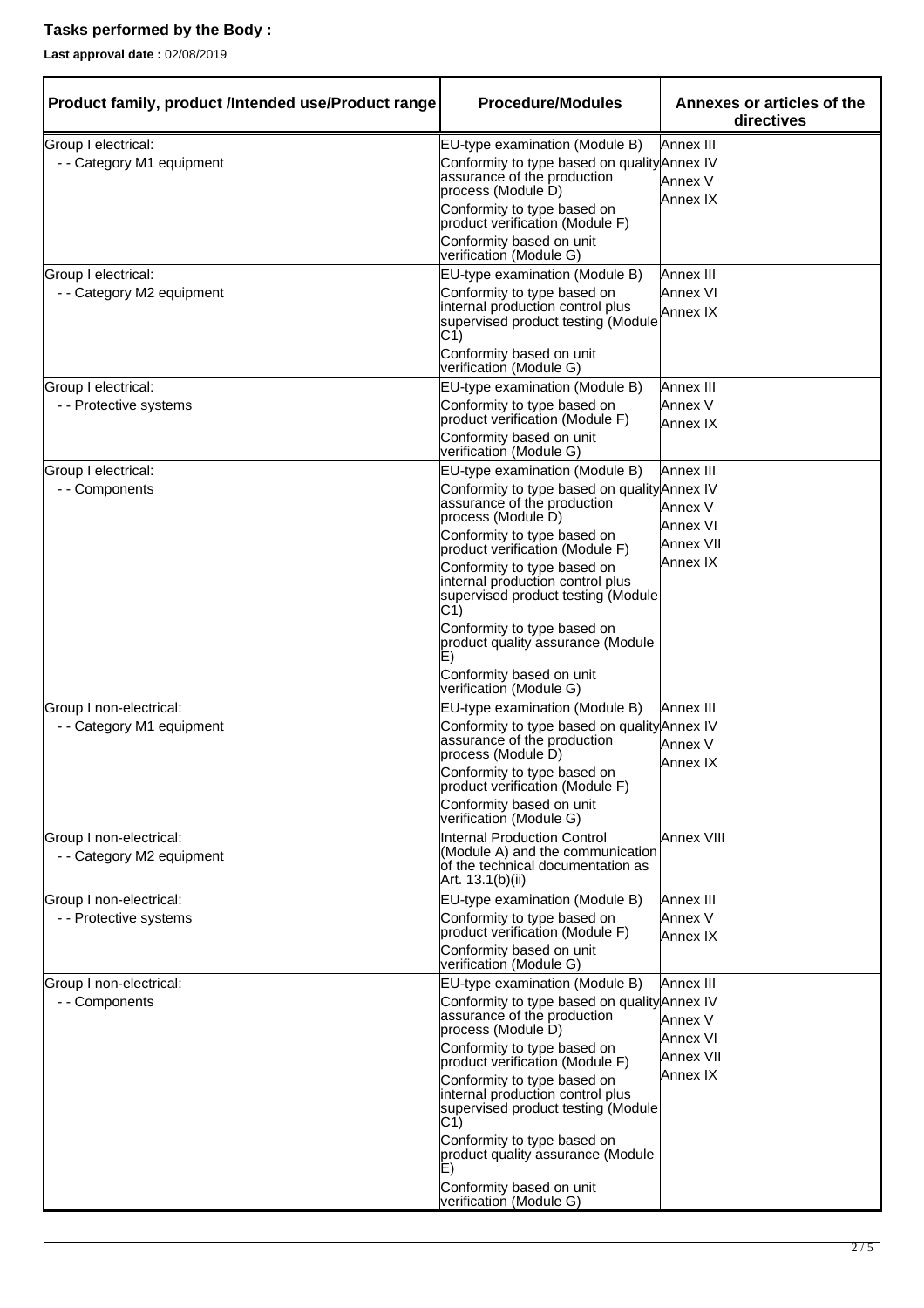| Product family, product /Intended use/Product range   | <b>Procedure/Modules</b>                                                                                                                                                                                                          | Annexes or articles of the<br>directives       |
|-------------------------------------------------------|-----------------------------------------------------------------------------------------------------------------------------------------------------------------------------------------------------------------------------------|------------------------------------------------|
| Group II gas electrical:<br>- - Category 1 equipment  | EU-type examination (Module B)<br>Conformity to type based on quality Annex IV<br>assurance of the production<br>process (Module D)                                                                                               | Annex III<br>Annex V<br>Annex IX               |
|                                                       | Conformity to type based on<br>product verification (Module F)                                                                                                                                                                    |                                                |
|                                                       | Conformity based on unit<br>verification (Module G)                                                                                                                                                                               |                                                |
| Group II gas electrical:<br>- - Category 2 equipment  | EU-type examination (Module B)<br>Conformity to type based on<br>internal production control plus<br>supervised product testing (Module<br>C1)<br>Conformity to type based on                                                     | Annex III<br>Annex VI<br>Annex VII<br>Annex IX |
|                                                       | product quality assurance (Module<br>E)<br>Conformity based on unit                                                                                                                                                               |                                                |
| Group II gas electrical:                              | verification (Module G)<br>Conformity based on unit                                                                                                                                                                               | Annex IX                                       |
| - - Category 3 equipment                              | verification (Module G)                                                                                                                                                                                                           |                                                |
| Group II gas electrical:<br>- - Protective systems    | EU-type examination (Module B)<br>Conformity to type based on<br>product verification (Module F)                                                                                                                                  | Annex III<br>Annex V<br>Annex IX               |
|                                                       | Conformity based on unit<br>verification (Module G)                                                                                                                                                                               |                                                |
| Group II gas electrical:<br>- - Components            | EU-type examination (Module B)<br>Conformity to type based on quality Annex IV<br>assurance of the production<br>process (Module D)                                                                                               | Annex III<br>Annex V<br>Annex VI               |
|                                                       | Conformity to type based on<br>product verification (Module F)<br>Conformity to type based on<br>internal production control plus<br>supervised product testing (Module<br>C1)                                                    | <b>Annex VII</b><br>Annex IX                   |
|                                                       | Conformity to type based on<br>product quality assurance (Module<br>Conformity based on unit<br>verification (Module G)                                                                                                           |                                                |
| Group II dust electrical:<br>- - Category 1 equipment | EU-type examination (Module B)<br>Conformity to type based on quality Annex IV<br>assurance of the production<br>process (Module D)<br>Conformity to type based on<br>product verification (Module F)<br>Conformity based on unit | Annex III<br>Annex V<br>Annex IX               |
| Group II dust electrical:                             | verification (Module G)<br>EU-type examination (Module B)                                                                                                                                                                         | Annex III                                      |
| - - Category 2 equipment                              | Conformity to type based on<br>internal production control plus<br>supervised product testing (Module<br>C1)<br>Conformity to type based on<br>product quality assurance (Module                                                  | Annex VI<br>Annex VII<br>Annex <sub>IX</sub>   |
|                                                       | E)<br>Conformity based on unit<br>verification (Module G)                                                                                                                                                                         |                                                |
| Group II dust electrical:<br>- - Category 3 equipment | Conformity based on unit<br>verification (Module G)                                                                                                                                                                               | Annex IX                                       |
| Group II dust electrical:<br>- - Protective systems   | EU-type examination (Module B)<br>Conformity to type based on<br>product verification (Module F)<br>Conformity based on unit<br>verification (Module G)                                                                           | <b>Annex III</b><br>Annex V<br>Annex IX        |
| Group II dust electrical:<br>- - Components           | EU-type examination (Module B)<br>Conformity to type based on quality Annex IV<br>assurance of the production<br>process (Module D)                                                                                               | Annex III<br>Annex V<br><b>Annex VI</b>        |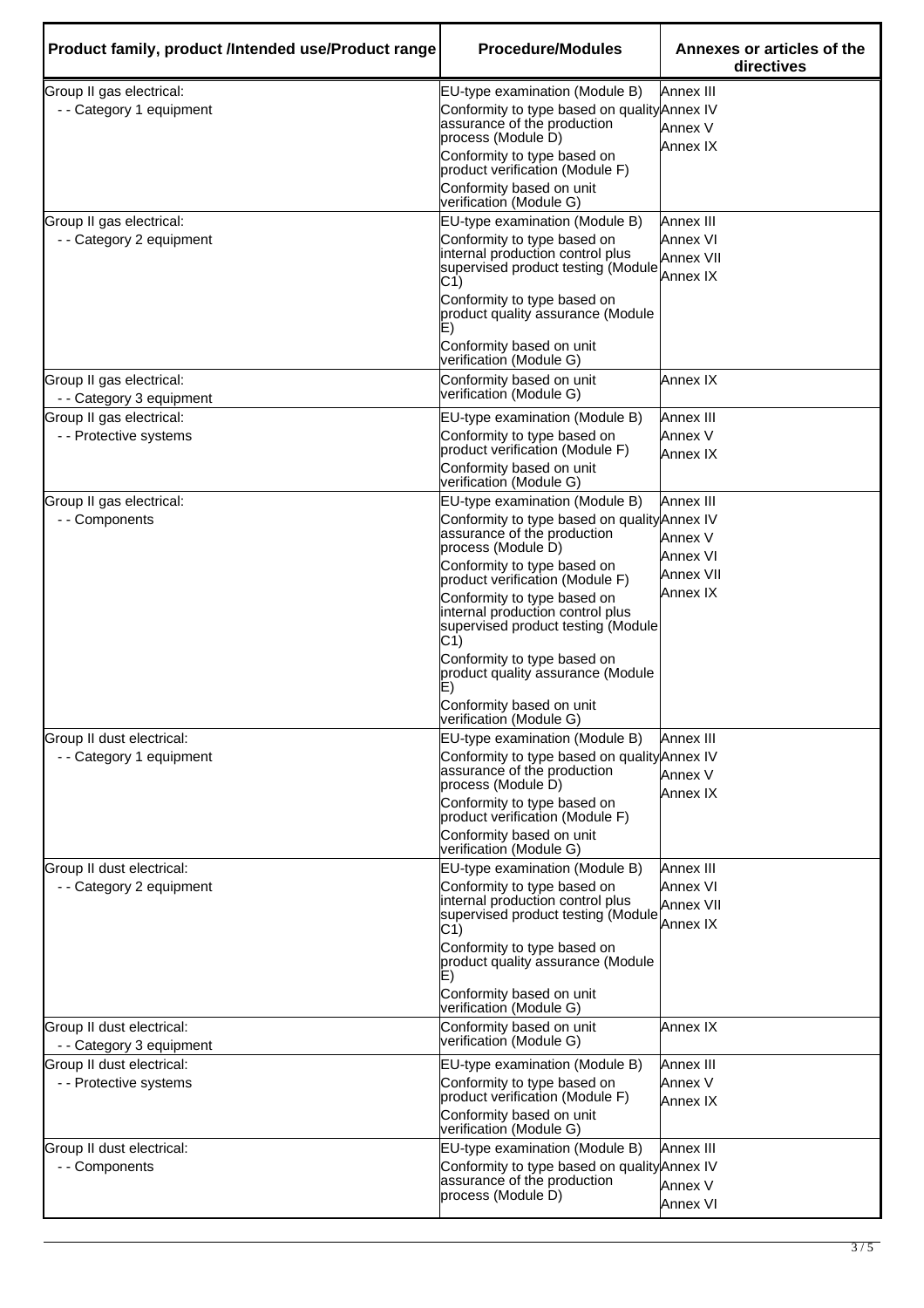| Product family, product /Intended use/Product range       | <b>Procedure/Modules</b>                                                                                                                                                                                                                                                                                       | Annexes or articles of the<br>directives                  |
|-----------------------------------------------------------|----------------------------------------------------------------------------------------------------------------------------------------------------------------------------------------------------------------------------------------------------------------------------------------------------------------|-----------------------------------------------------------|
|                                                           | Conformity to type based on<br>product verification (Module F)<br>Conformity to type based on<br>internal production control plus<br>supervised product testing (Module<br>C1)                                                                                                                                 | Annex VII<br>Annex IX                                     |
|                                                           | Conformity to type based on<br>product quality assurance (Module<br>E)<br>Conformity based on unit<br>verification (Module G)                                                                                                                                                                                  |                                                           |
| Group II gas non-electrical:<br>- - Category 1 equipment  | EU-type examination (Module B)<br>Conformity to type based on quality Annex IV<br>assurance of the production<br>process (Module D)<br>Conformity to type based on<br>product verification (Module F)<br>Conformity based on unit<br>verification (Module G)                                                   | Annex III<br>Annex V<br>Annex IX                          |
| Group II gas non-electrical:<br>- - Category 2 equipment  | <b>Internal Production Control</b><br>(Module A) and the communication Annex IX<br>of the technical documentation as<br>Art. 13.1(b)(ii)<br>Conformity based on unit<br>verification (Module G)                                                                                                                | <b>Annex VIII</b>                                         |
| Group II gas non-electrical:<br>- - Category 3 equipment  | Conformity based on unit<br>verification (Module G)                                                                                                                                                                                                                                                            | Annex IX                                                  |
| Group II gas non-electrical:<br>- - Protective systems    | EU-type examination (Module B)<br>Conformity to type based on<br>product verification (Module F)<br>Conformity based on unit<br>verification (Module G)                                                                                                                                                        | Annex III<br>Annex V<br>Annex IX                          |
| Group II gas non-electrical:<br>- - Components            | EU-type examination (Module B)<br>Conformity to type based on quality Annex IV<br>assurance of the production<br>process (Module D)<br>Conformity to type based on<br>product verification (Module F)<br>Conformity to type based on<br>internal production control plus<br>supervised product testing (Module | Annex III<br>Annex V<br>Annex VI<br>Annex VII<br>Annex IX |
|                                                           | C(1)<br>Conformity to type based on<br>product quality assurance (Module<br>Conformity based on unit<br>verification (Module G)                                                                                                                                                                                |                                                           |
| Group II dust non-electrical:<br>- - Category 1 equipment | EU-type examination (Module B)<br>Conformity to type based on quality Annex IV<br>assurance of the production<br>process (Module D)<br>Conformity to type based on<br>product verification (Module F)<br>Conformity based on unit                                                                              | Annex III<br>Annex V<br>Annex IX                          |
| Group II dust non-electrical:<br>- - Category 2 equipment | verification (Module G)<br><b>Internal Production Control</b><br>Module A) and the communication Annex IX<br>of the technical documentation as<br>Art. 13.1(b)(ii)<br>Conformity based on unit<br>verification (Module G)                                                                                      | Annex VIII                                                |
| Group II dust non-electrical:<br>- - Category 3 equipment | Conformity based on unit<br>verification (Module G)                                                                                                                                                                                                                                                            | Annex IX                                                  |
| Group II dust non-electrical:<br>- - Protective systems   | EU-type examination (Module B)<br>Conformity to type based on<br>product verification (Module F)<br>Conformity based on unit<br>verification (Module G)                                                                                                                                                        | Annex III<br>Annex V<br>Annex IX                          |
| Group II dust non-electrical:<br>- - Components           | EU-type examination (Module B)<br>Conformity to type based on quality Annex IV                                                                                                                                                                                                                                 | Annex III                                                 |